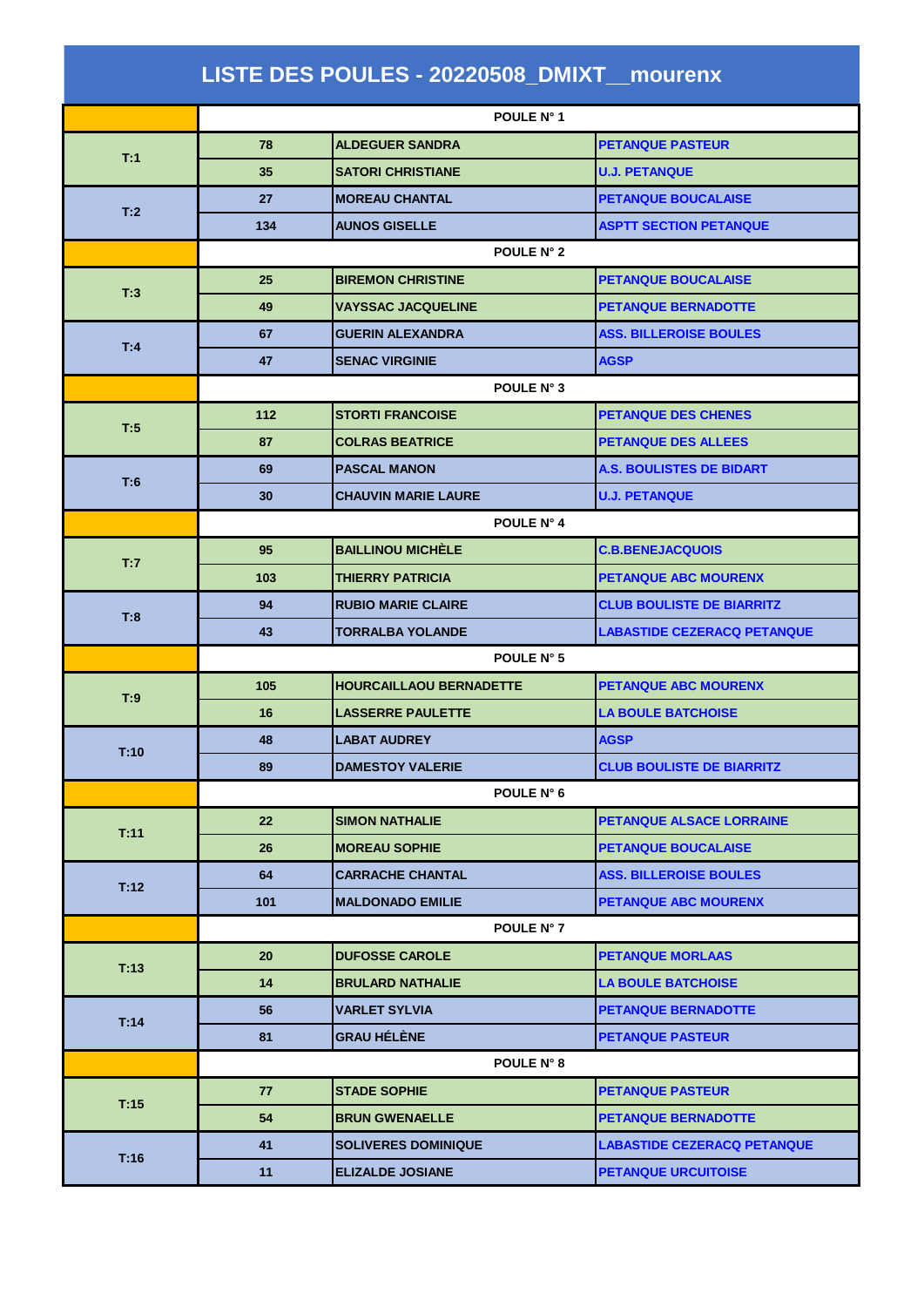|      | POULE N° 9              |                                |                                  |  |
|------|-------------------------|--------------------------------|----------------------------------|--|
| T:17 | 90                      | <b>ESTRADE KATHY</b>           | <b>CLUB BOULISTE DE BIARRITZ</b> |  |
|      | 72                      | <b>PLANCHON CHARLENE</b>       | <b>LES HOUSSATS DE LEDEUIX</b>   |  |
|      | $\overline{7}$          | <b>DAUGUEN VALÉRIE</b>         | <b>P.S. BAYONNAISE</b>           |  |
| T:18 | 136                     | <b>DESROZIERS MICHELE</b>      | <b>ASPTT SECTION PETANQUE</b>    |  |
|      |                         | POULE N° 10                    |                                  |  |
| T:19 | 80                      | <b>NORGEUX LÉA</b>             | <b>PETANQUE PASTEUR</b>          |  |
|      | 129                     | <b>PERONA ANITA</b>            | <b>A.L. ARTIX PETANQUE</b>       |  |
|      | 97                      | <b>SARRAN MARIE CHRISTINE</b>  | <b>PETANQUE ABC MOURENX</b>      |  |
| T:20 | 17                      | <b>LABOURDETTE KARINE</b>      | <b>BOULE ARUDYENNE</b>           |  |
|      |                         | POULE N° 11                    |                                  |  |
|      | 127                     | <b>FORTON FERNANDES CÉLINE</b> | <b>PETANQUE MAULEONNAISE</b>     |  |
| T:21 | 124                     | <b>DESA MÉLISSA</b>            | <b>PETANQUE DU TONKIN</b>        |  |
| T:22 | 52                      | <b>VARLET CÉLINE</b>           | <b>PETANQUE BERNADOTTE</b>       |  |
|      | 76                      | <b>BULHOES EVELYNE</b>         | <b>PETANQUE PASTEUR</b>          |  |
|      | POULE N° 12             |                                |                                  |  |
| T:23 | 61                      | <b>TARASCOU MARIE PIERRE</b>   | <b>COCHONNET BIRONNAIS</b>       |  |
|      | 126                     | <b>GUILBAUT CHRISTIANE</b>     | <b>PETANQUE DU TONKIN</b>        |  |
| T:24 | 65                      | <b>PAGES JACQUELINE</b>        | <b>ASS. BILLEROISE BOULES</b>    |  |
|      | 55                      | <b>MAZURIER SYLVIE</b>         | <b>PETANQUE BERNADOTTE</b>       |  |
|      | POULE N° 13             |                                |                                  |  |
| T:25 | $\overline{\mathbf{4}}$ | <b>OLIVEIRA PAULINE</b>        | <b>P.S. BAYONNAISE</b>           |  |
|      | 84                      | <b>VAZE MÉLANIE</b>            | <b>PETANQUE DES ALLEES</b>       |  |
| T:26 | 132                     | <b>TAUZIN MÉLANIE</b>          | <b>A.L. ARTIX PETANQUE</b>       |  |
|      | 138                     | <b>COATRIEUX NATHALIE</b>      | <b>BOULE BLANCPIGNONNAISE</b>    |  |
|      |                         | POULE N° 14                    |                                  |  |
| T:27 | 40                      | <b>MEDEVIELLE NADINE</b>       | <b>PETANQUE OLORONAISE</b>       |  |
|      | 130                     | <b>BIANCHI NICOLE</b>          | <b>A.L. ARTIX PETANQUE</b>       |  |
| T:28 | 34                      | <b>HAUPETIT STÉPHANIE</b>      | <b>U.J. PETANQUE</b>             |  |
|      | 115                     | <b>BROSSAS AURÉLIE</b>         | <b>PETANQUE DES CHENES</b>       |  |
|      |                         | POULE N° 15                    |                                  |  |
| T:29 | 122                     | <b>DOMECQ MAGALI</b>           | <b>PETANQUE DU TONKIN</b>        |  |
|      | 100                     | <b>PREVOT NICOLE</b>           | <b>PETANQUE ABC MOURENX</b>      |  |
| T:30 | 66                      | <b>COSTEDOAT ANAIS</b>         | <b>ASS. BILLEROISE BOULES</b>    |  |
|      | 119                     | <b>GRECH BÉATRICE</b>          | A.B. DE CAMBO                    |  |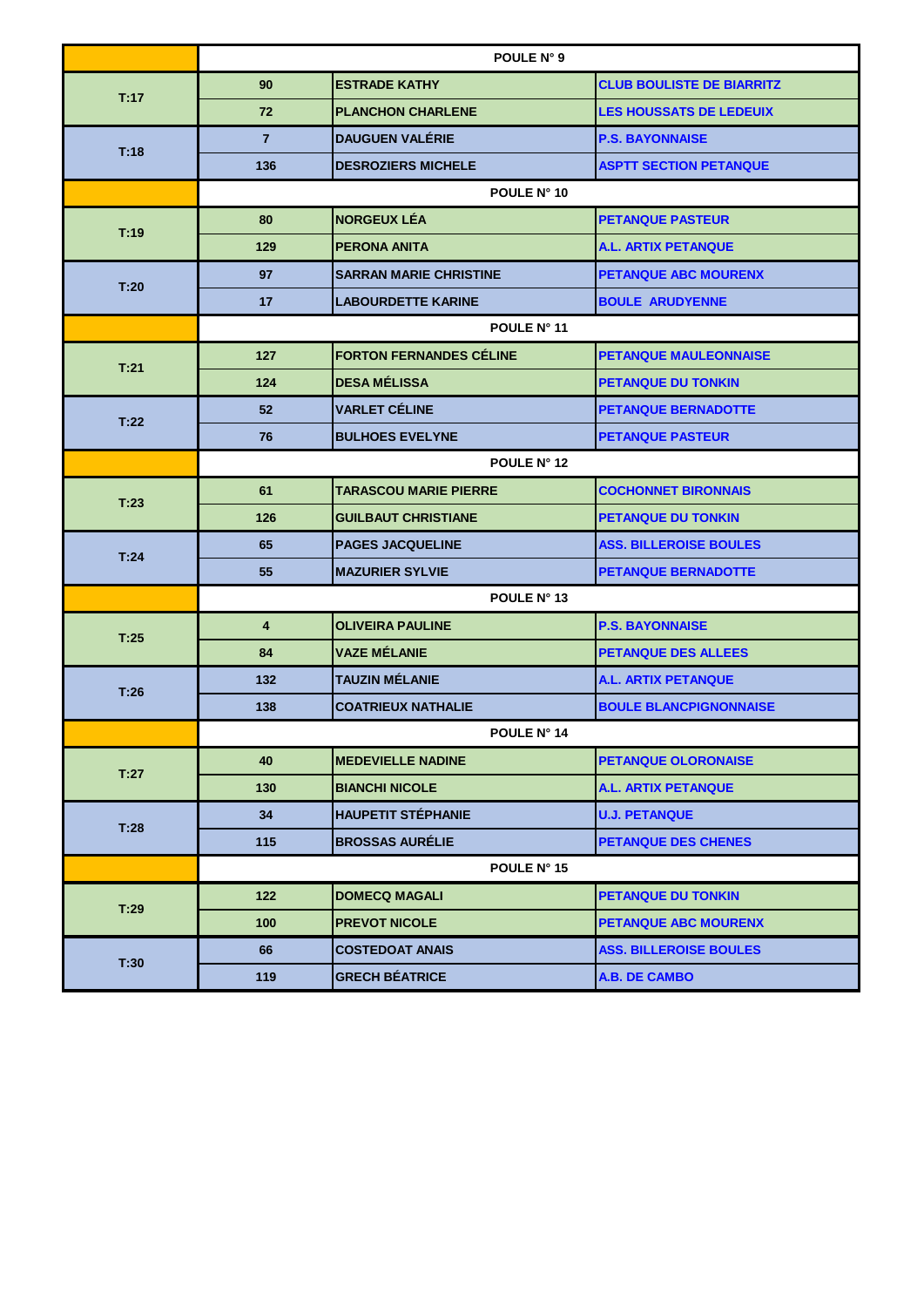|      | POULE N° 16    |                                     |                                  |  |
|------|----------------|-------------------------------------|----------------------------------|--|
| T:31 | 128            | <b>GARNIER JOELLE</b>               | <b>A.L. ARTIX PETANQUE</b>       |  |
|      | 107            | <b>BERNUES ELODIE</b>               | <b>PETANQUE ABC MOURENX</b>      |  |
| T:32 | 86             | <b>BRISARD OCEANE</b>               | <b>PETANQUE DES ALLEES</b>       |  |
|      | 120            | <b>AUBRY ANITA</b>                  | <b>A.B. DE CAMBO</b>             |  |
|      |                | POULE N° 17                         |                                  |  |
| T:33 | 70             | <b>LE GALL CHANTAL</b>              | <b>LES HOUSSATS DE LEDEUIX</b>   |  |
|      | 10             | <b>IMBERT VIVIANE</b>               | <b>PETANQUE SALISIENNE</b>       |  |
| T:34 | 9              | <b>BIDONDO JEANINE</b>              | <b>P.S. BAYONNAISE</b>           |  |
|      | 102            | <b>CHAIGNEAU LAURE</b>              | PETANQUE ABC MOURENX             |  |
|      |                | POULE N° 18                         |                                  |  |
| T:35 | 23             | <b>TAMEN ISABELLE</b>               | PETANQUE ALSACE LORRAINE         |  |
|      | 98             | <b>GANDOLPHE ROSE MARIE</b>         | <b>PETANQUE ABC MOURENX</b>      |  |
| T:36 | 123            | <b>CALHAU DA SILVA LAÉTICIA</b>     | <b>PETANQUE DU TONKIN</b>        |  |
|      | 110            | <b>BANCE VIRGINIE</b>               | <b>PETANQUE DES CHENES</b>       |  |
|      | POULE N° 19    |                                     |                                  |  |
| T:37 | 62             | <b>SIMON NICOLE</b>                 | <b>ASS. BILLEROISE BOULES</b>    |  |
|      | 121            | <b>CAZENAVE MANON</b>               | <b>PETANQUE DU TONKIN</b>        |  |
| T:38 | 36             | <b>QUENTIN MARIE FRANÇOISE</b>      | <b>U.J. PETANQUE</b>             |  |
|      | 117            | <b>TILHET JENNIFER</b>              | <b>PETANQUE DE MONTBRUN</b>      |  |
|      | POULE N° 20    |                                     |                                  |  |
| T:39 | $6\phantom{1}$ | <b>DIAS JOELLE</b>                  | <b>P.S. BAYONNAISE</b>           |  |
|      | 91             | <b>LASNIER STÉPHANIE</b>            | <b>CLUB BOULISTE DE BIARRITZ</b> |  |
| T:40 | 71             | <b>JAMET ANNE - SARAH</b>           | <b>LES HOUSSATS DE LEDEUIX</b>   |  |
|      | 18             | <b>LHOMME CLARISSE</b>              | <b>BOULE ARUDYENNE</b>           |  |
|      |                | <b>POULE N° 21</b>                  |                                  |  |
| T:41 | 85             | <b>VALERO MARYVONNE</b>             | <b>PETANQUE DES ALLEES</b>       |  |
|      | 13             | <b>PETRIAT LAURENCE</b>             | <b>LA BOULE BATCHOISE</b>        |  |
| T.42 | 96             | <b>MAESTRI - BACABARA GRAZIELLA</b> | <b>PETANQUE ABC MOURENX</b>      |  |
|      | 24             | <b>CARDEILHAC CELINE</b>            | <b>AVENIR ASSAT PETANQUE</b>     |  |
|      |                | <b>POULE N° 22</b>                  |                                  |  |
| T:43 | 59             | <b>LAUDUMIEZ LUCETTE</b>            | <b>COCHONNET BIRONNAIS</b>       |  |
|      | 116            | <b>ARAUJO SARAH</b>                 | <b>PETANQUE DE MONTBRUN</b>      |  |
| T:44 | 79             | <b>DULAC DOMINIQUE</b>              | <b>PETANQUE PASTEUR</b>          |  |
|      | 99             | <b>AUBERTIN MARIE</b>               | <b>PETANQUE ABC MOURENX</b>      |  |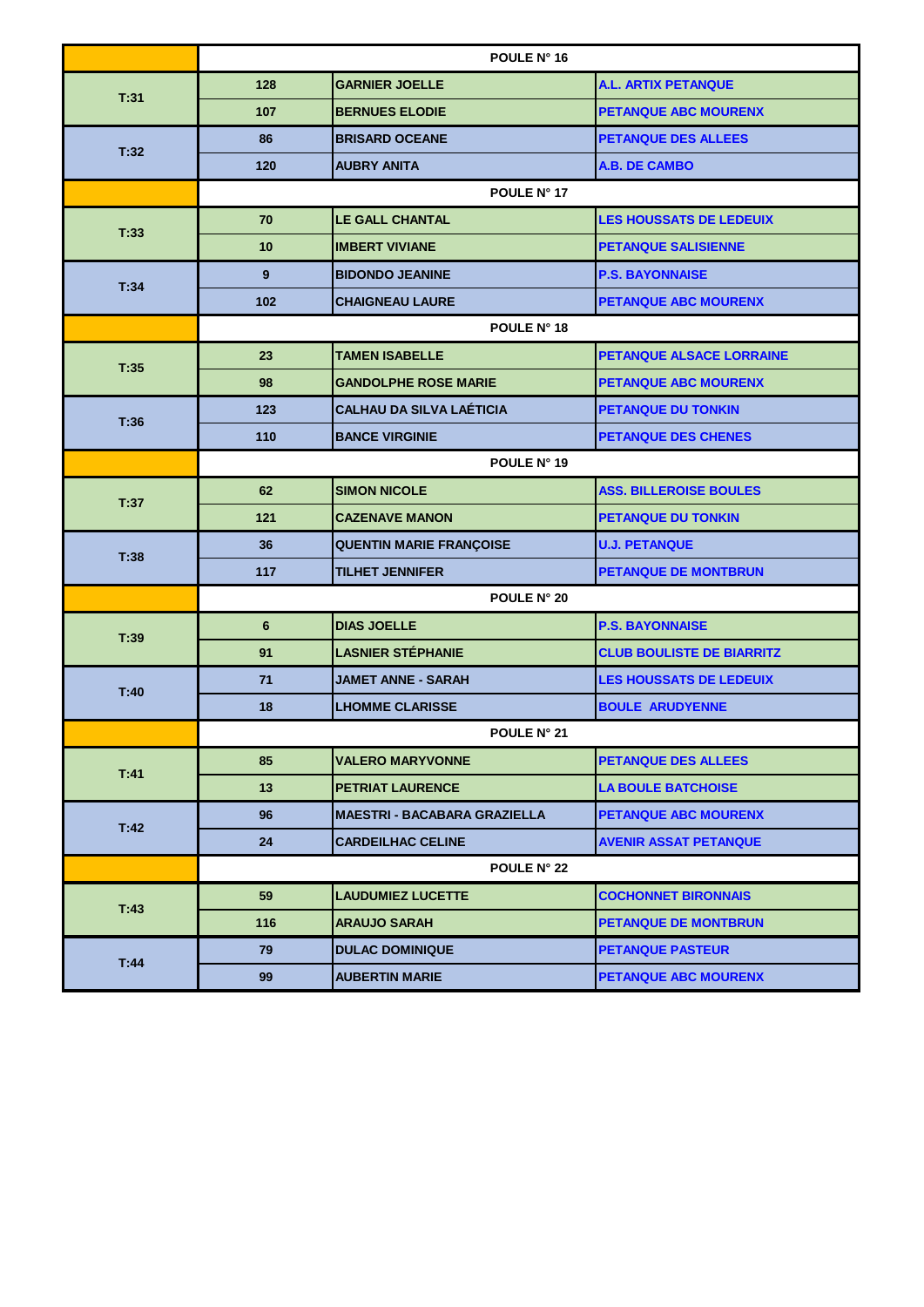|      | POULE N° 23  |                             |                                    |  |
|------|--------------|-----------------------------|------------------------------------|--|
| T:45 | 88           | <b>BENDRELL EMILIE</b>      | <b>CLUB BOULISTE DE BIARRITZ</b>   |  |
|      | 133          | <b>SEBASTIAN - ORGA EVA</b> | <b>A.L. ARTIX PETANQUE</b>         |  |
|      | 31           | <b>GOMEZ DE SOUSA ODILE</b> | <b>U.J. PETANQUE</b>               |  |
| T.46 | 118          | <b>CELADON FABIENNE</b>     | <b>PETANQUE DE MONTBRUN</b>        |  |
|      |              | <b>POULE N° 24</b>          |                                    |  |
| T:47 | $\mathbf{3}$ | <b>OLIVEIRA MARINE</b>      | <b>P.S. BAYONNAISE</b>             |  |
|      | 135          | <b>SIMON LYDIE</b>          | <b>ASPTT SECTION PETANQUE</b>      |  |
| T.48 | 114          | <b>HAUPETIT KARINE</b>      | <b>PETANQUE DES CHENES</b>         |  |
|      | 28           | <b>FOURMENT SYLVIE</b>      | <b>PETANQUE BOUCALAISE</b>         |  |
|      |              | <b>POULE N° 25</b>          |                                    |  |
| T:49 | $\mathbf{1}$ | <b>LAMOTHE CHANTAL</b>      | <b>LA BOULE ESTOSIENNE</b>         |  |
|      | 74           | <b>MAYER JEANNE</b>         | <b>LES HOUSSATS DE LEDEUIX</b>     |  |
| T:50 | 111          | <b>MIREMONT STÉPHANIE</b>   | <b>PETANQUE DES CHENES</b>         |  |
|      | 37           | <b>DEBAIGT MICHÈLE</b>      | <b>U.J. PETANQUE</b>               |  |
|      | POULE N° 26  |                             |                                    |  |
| T:51 | 44           | <b>BAYE JANY</b>            | <b>LABASTIDE CEZERACQ PETANQUE</b> |  |
|      | 68           | <b>MARTEEL JACQUELINE</b>   | <b>ASS. BILLEROISE BOULES</b>      |  |
| T:52 | 108          | <b>TORMOS CORALIE</b>       | <b>PETANQUE ABC MOURENX</b>        |  |
|      | 137          | <b>ETCHEVERRY PATRICIA</b>  | <b>BOULE BLANCPIGNONNAISE</b>      |  |
|      | POULE N° 27  |                             |                                    |  |
| T:53 | 63           | <b>CAZARRE REGINE</b>       | <b>ASS. BILLEROISE BOULES</b>      |  |
|      | 58           | <b>BERQUIN NADÈGE</b>       | <b>COCHONNET BIRONNAIS</b>         |  |
| T:54 | 32           | <b>DUCOS MARIE</b>          | <b>U.J. PETANQUE</b>               |  |
|      | 46           | <b>CLOSTRES JACQUELINE</b>  | <b>AGSP</b>                        |  |
|      |              | <b>POULE N° 28</b>          |                                    |  |
| T:55 | 38           | <b>LENDORMY VIRGINIE</b>    | <b>PETANQUE OLORONAISE</b>         |  |
|      | 106          | <b>LANSALOT SANDRINE</b>    | <b>PETANQUE ABC MOURENX</b>        |  |
| T:56 | 15           | <b>GALLO NATHALIE</b>       | <b>LA BOULE BATCHOISE</b>          |  |
|      | 109          | <b>LATTARD CHANTAL</b>      | <b>PETANQUE DES CHENES</b>         |  |
|      |              | <b>POULE N° 29</b>          |                                    |  |
| T:57 | 60           | <b>SUBERBIELLE VALERIE</b>  | <b>COCHONNET BIRONNAIS</b>         |  |
|      | 73           | <b>VILLAR ESTEVE</b>        | <b>LES HOUSSATS DE LEDEUIX</b>     |  |
| T:58 | 33           | <b>ALEHAUSE HÉLÈNE</b>      | <b>U.J. PETANQUE</b>               |  |
|      | 83           | <b>DUBOIS MORGANE</b>       | <b>PETANQUE DES ALLEES</b>         |  |